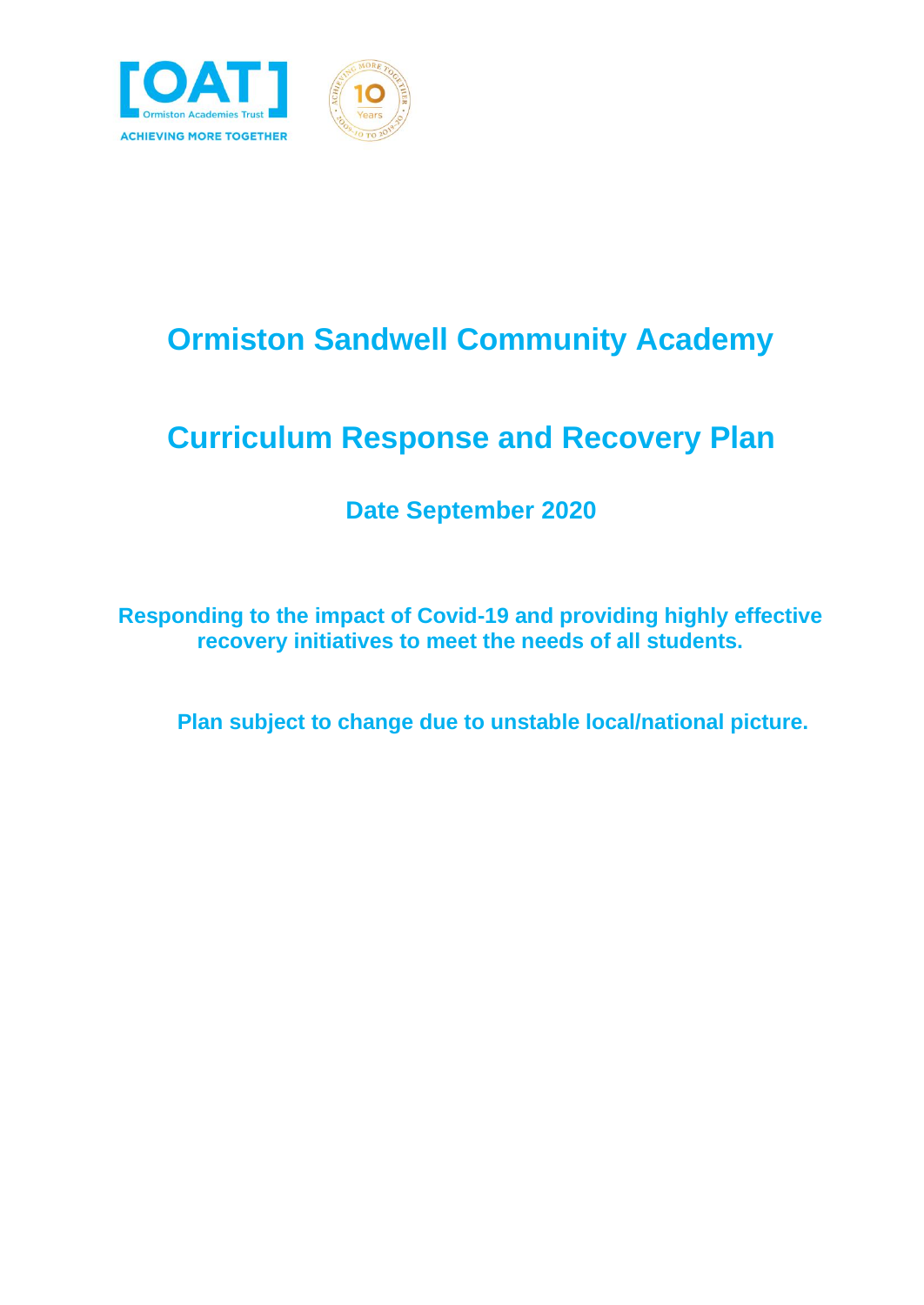

### **Catch up Funding** Background to 2020-21 Funding

An extra £650m funding to help pupils catch up on teaching missed during the coronavirus.

The funding is part of a £1bn ["massive catch-up operation"](https://www.theguardian.com/education/2020/jun/19/english-schools-to-get-1bn-to-help-pupils-catch-up-after-lockdown?CMP=Share_iOSApp_Other) for schools. Of the £1bn, £350m will subsidise a [nationwide tutoring programme](https://www.theguardian.com/education/2020/jun/17/government-to-fund-private-tutors-for-english-schools) to help pupils most at need.

Our model is based on best practice and evidence of what works and takes account of the work academies are already doing through the EEF 'tiered approach'.

TEACHING AND LEARNING COMES FIRST – but we need to recognise that students need support, some more than others.

There is understandably huge concern about the learning that many students will have missed whilst unable to attend OSCA due to the COVID-19 outbreak – both due to learning time they have missed, and due to a possible extended 'summer learning loss' effect where learning prior to the lock down may have been forgotten. There is also, rightly, concern about the impact of students from a socioemotional perspective. A rising awareness of the digital divide between students has also impacted on the effectiveness of remote learning, especially for disadvantaged students.

It is important that we avoid making sweeping assumptions around students and how far they may have engaged with remote learning based on, for example, measures of disadvantage. It is vital that we use our knowledge, understanding and relationships to support our students in a variety of ways. Each student will have had a different experience of lock down – therefore we need to consider our response carefully, ensuring whatever strategies we employ have the greatest impact on closing gaps created by the lockdown.

All curriculum areas have prepared a bridging curriculum for each year group, based on identifying the key knowledge required for progression, as well as re-establishing good learning practices and skills in all students. Key knowledge has been identified through close study of KS2/KS3 National Curriculum documentation and specification materials. Core/history/geography will also be using OAT materials provided as part of this bridging curriculum. The bridging curriculum will also include a range of assessments (in a variety of formats) so staff can identify key misconceptions or gaps. Further SOL across the year and catch up strategies to be employed can then address those identified gaps across all year groups effectively. This first approach is dependent on quality first teaching, accurate use of assessment and question level analysis to identify gaps of knowledge and understanding. This will also enable any catch-up provision across the rest of the academic year to be accurately targeted – at the right areas and at the most appropriate groups of students.

OSCA will also use the first half term to focus on supporting the mental well-being of our students, and to re-establish routines and expectations. Good relationships and clear expectations are vital for any catch-up strategies to be effective in closing gaps. Our Learning For Success PSHE curriculum has been adapted to help re-establish a clear ethos and culture at OSCA in September with all students.

All staff will also receive training on helping other staff and students with issues of anxiety, stress and bereavement. Safeguarding and CPOMS training will also be completed with all staff. The SEN and mentoring team will use the first half term to work with identified vulnerable students.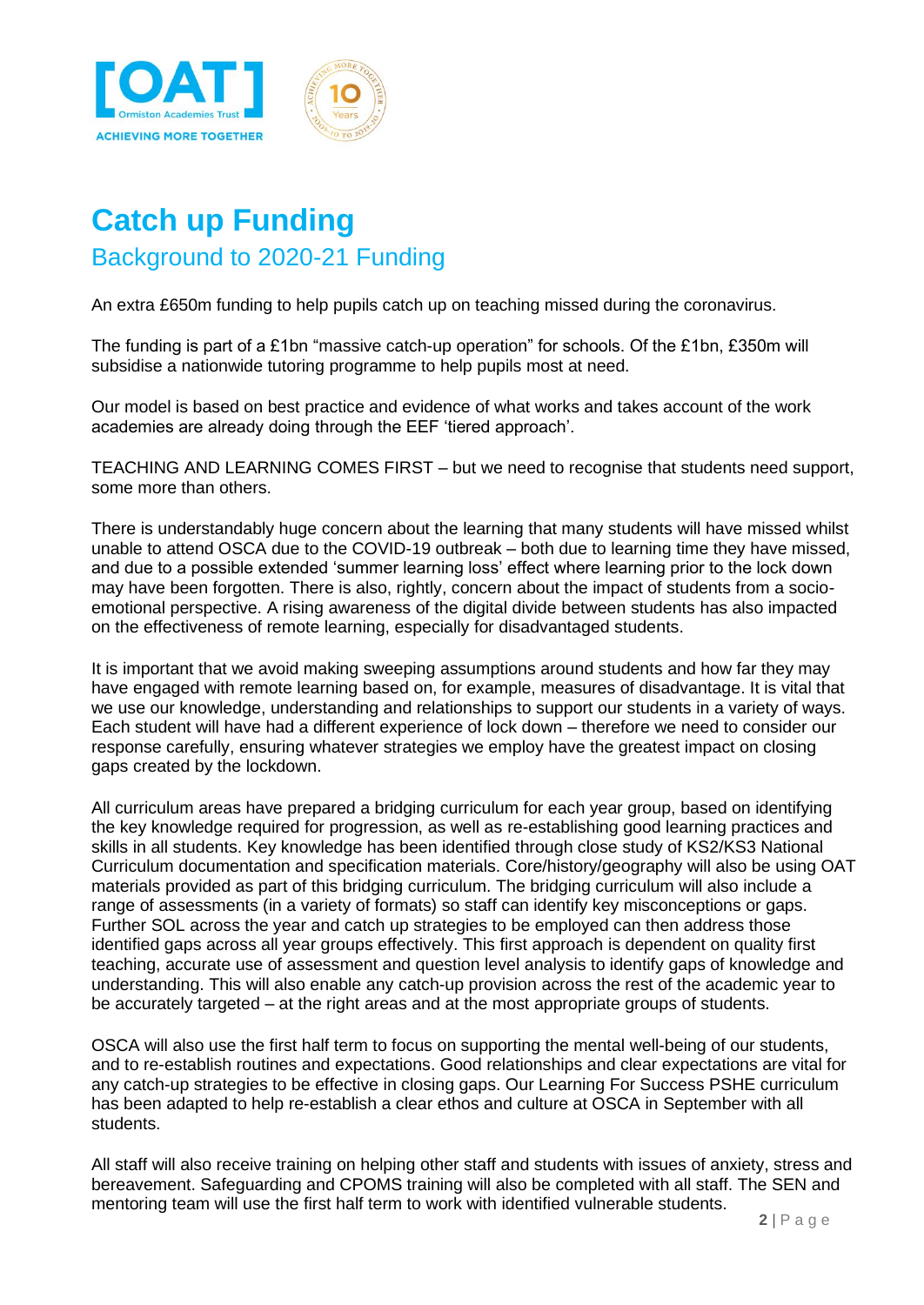

### Desired outcomes

Based on the analysis, the academy plan to use the catch-up funding to achieve the following outcomes:

| <b>Outcome 1</b>           | <b>Ensure all Year 11 students have an appropriate Post-16 Progression</b><br>route that meets their futures needs as young adults                                                                                                                                                                                                                                                                                                                                                                   |  |  |
|----------------------------|------------------------------------------------------------------------------------------------------------------------------------------------------------------------------------------------------------------------------------------------------------------------------------------------------------------------------------------------------------------------------------------------------------------------------------------------------------------------------------------------------|--|--|
| <b>Success</b><br>criteria | • Ensure that students who have been adversely effected by academy<br>closure, specifically disadvantaged students are able to access high quality<br>additional teaching in English, mathematics and science<br>All students have access to a minimum of 2 careers interviews<br>$\bullet$<br>All students secure an appropriate Post-16 progression route<br>No NEET<br>Basics at least in line with National figures<br>$\bullet$<br>Progress at least in line with National figures<br>$\bullet$ |  |  |

| <b>Outcome 2</b>           | All year 7 students have access to highly effective bridging and<br>recovery schemes of learning across all subjects                                                                                                                                                                                                                                                                                                                                                                                                                                                                                                                                                                                                                                                                                                 |  |  |
|----------------------------|----------------------------------------------------------------------------------------------------------------------------------------------------------------------------------------------------------------------------------------------------------------------------------------------------------------------------------------------------------------------------------------------------------------------------------------------------------------------------------------------------------------------------------------------------------------------------------------------------------------------------------------------------------------------------------------------------------------------------------------------------------------------------------------------------------------------|--|--|
| <b>Success</b><br>criteria | All Schemes of Learning respond effectively to the curriculum deficit from<br>$\bullet$<br>year 6 providing a high level of continuity and coherency due to the joint<br>planning with primary partners<br>• Year 7 students' learning progresses rapidly because of the intense focus<br>on building for progression<br>• Year 7 students display high levels of confidence, enthusiasm and<br>motivation<br>• Year 7 students display high levels of leadership skills, teamwork and<br>personal skills and attributes because of the deep commitment to personal<br>development<br>Interventions are coherently planned to underpin the skills and knowledge<br>$\bullet$<br>required to access the full curriculum and support identified students in<br>making rapid gains in the areas of reading and numeracy |  |  |

| <b>Outcome 3</b>           | Plan and implement short, medium and long term catch up<br>curriculum plans for all year groups that mitigate against lost<br>teaching time. Consider changes to the curriculum for longer term<br>benefits for students                                                                                                                                                                                                         |  |  |
|----------------------------|----------------------------------------------------------------------------------------------------------------------------------------------------------------------------------------------------------------------------------------------------------------------------------------------------------------------------------------------------------------------------------------------------------------------------------|--|--|
| <b>Success</b><br>criteria | All year 11 students are provided with intervention opportunities<br>throughout the academic year (when safe to do so - DFE guidelines) that<br>ensure lost teaching time in English, mathematics and science is regained<br>• Year 10 students have scheduled intervention opportunities throughout<br>the year in core and ebacc subjects, to address common misconceptions<br>and develop confidence and good learning habits |  |  |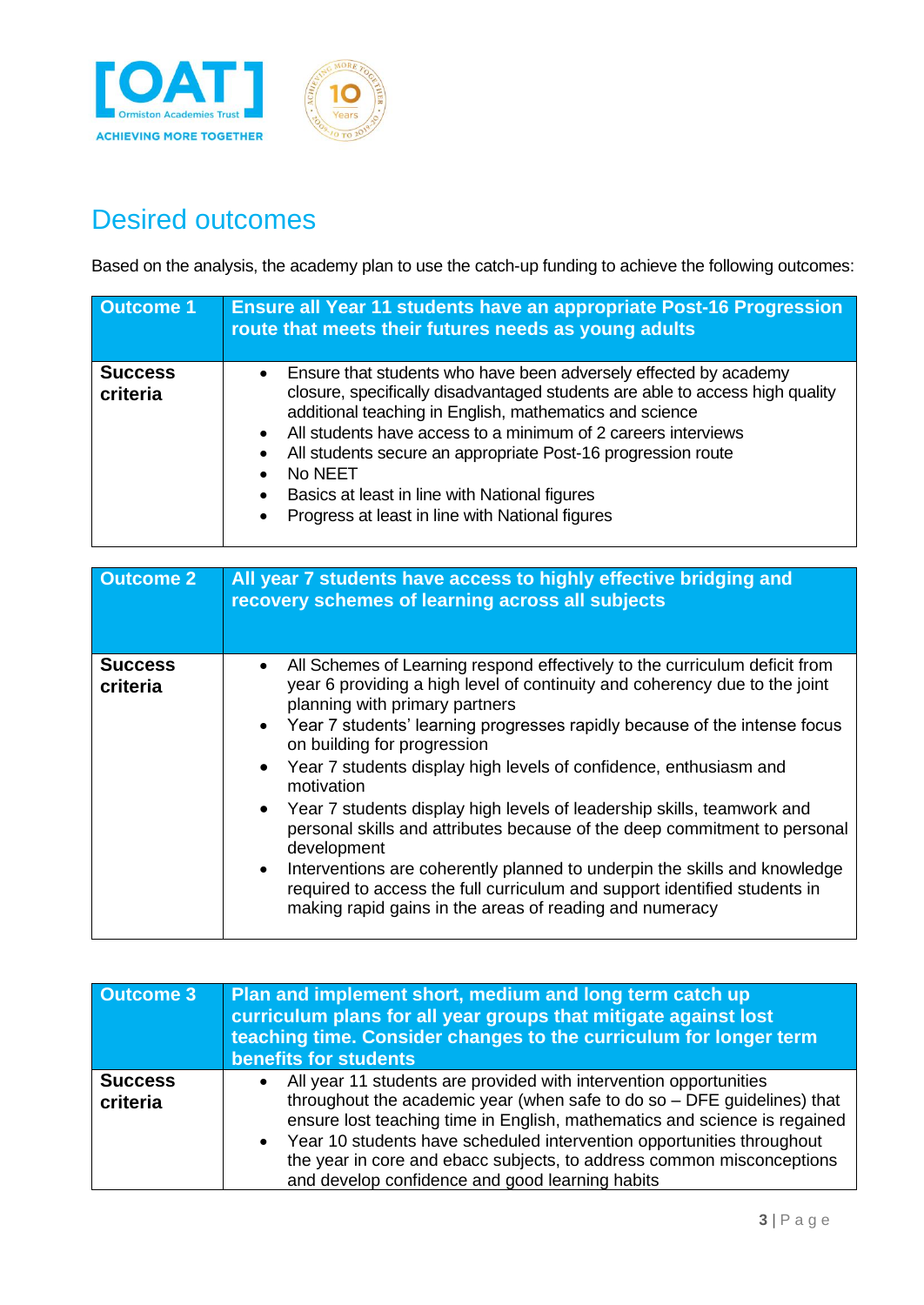

| Consider expanding to 3 yr KS3 in order to provide a better foundation for |
|----------------------------------------------------------------------------|
| students post pandemic. Support curriculum development planning time       |
| and CPD for staff on curriculum design                                     |

| <b>Outcome 4</b>           | All students makes rapid progress in their literacy so that they have<br>caught up deficit by December                                                                                                                                                                                                                                                                                                               |  |  |
|----------------------------|----------------------------------------------------------------------------------------------------------------------------------------------------------------------------------------------------------------------------------------------------------------------------------------------------------------------------------------------------------------------------------------------------------------------|--|--|
| <b>Success</b><br>criteria | Students read fluently, confidently and accurately<br>Students reading levels are at an age appropriate level by summer 2021<br>Reading interventions are highly impactful for identified students and they<br>$\bullet$<br>make rapid progress $-$ AR in yr 7 and 8<br>Students oracy within lessons is excellent<br>$\bullet$<br>Students use of key terminology within speaking and writing tasks is<br>excellent |  |  |

| <b>Outcome 5</b>           | <b>Bespoke CPD programme ensures quality first teaching across the</b><br>academy                                                                                                                                                                                                                                                        |  |  |
|----------------------------|------------------------------------------------------------------------------------------------------------------------------------------------------------------------------------------------------------------------------------------------------------------------------------------------------------------------------------------|--|--|
| <b>Success</b><br>criteria | • Focus on IT and effective blended learning strategies<br>• Successful recall and retention in every lesson - OSCA teacher<br>toolkit<br>• CPD on developing reading and oracy within every lesson<br>• Extra support available for RQTs, NQTs, Academic tutors and new<br>staff through induction program and use of OAT CPD materials |  |  |

| <b>Outcome 6</b>           | Attendance rates, specifically amongst groups of disadvantaged<br>students are above national figures for 2019-20                                                                                          |  |  |
|----------------------------|------------------------------------------------------------------------------------------------------------------------------------------------------------------------------------------------------------|--|--|
| <b>Success</b><br>criteria | Attendance for the whole school is at least in line with national figures by<br>January 2021<br>• PA figures are below national figures<br>Attendance for disadvantaged students is as high as their peers |  |  |

| <b>Outcome 7</b>           | Students' demonstrate positive mental health and wellbeing and<br>exceptional personal and social development                                                                                                                                                                                                                                                                                                                                                                                                                  |  |  |
|----------------------------|--------------------------------------------------------------------------------------------------------------------------------------------------------------------------------------------------------------------------------------------------------------------------------------------------------------------------------------------------------------------------------------------------------------------------------------------------------------------------------------------------------------------------------|--|--|
| <b>Success</b><br>criteria | • The academy environment is one of enjoyment, engagement and<br>confidence. OSCA values are well known and visible<br>• Curriculum is coherently planned to support the rapid development<br>of students' personal skills and attributes<br>• Students and staff help and support one another<br>• Interventions and support programmes are highly effective at<br>building students resilience, self-esteem and self-belief (PASS<br>survey) Develop this aspect long term via the development of a<br>character curriculum. |  |  |